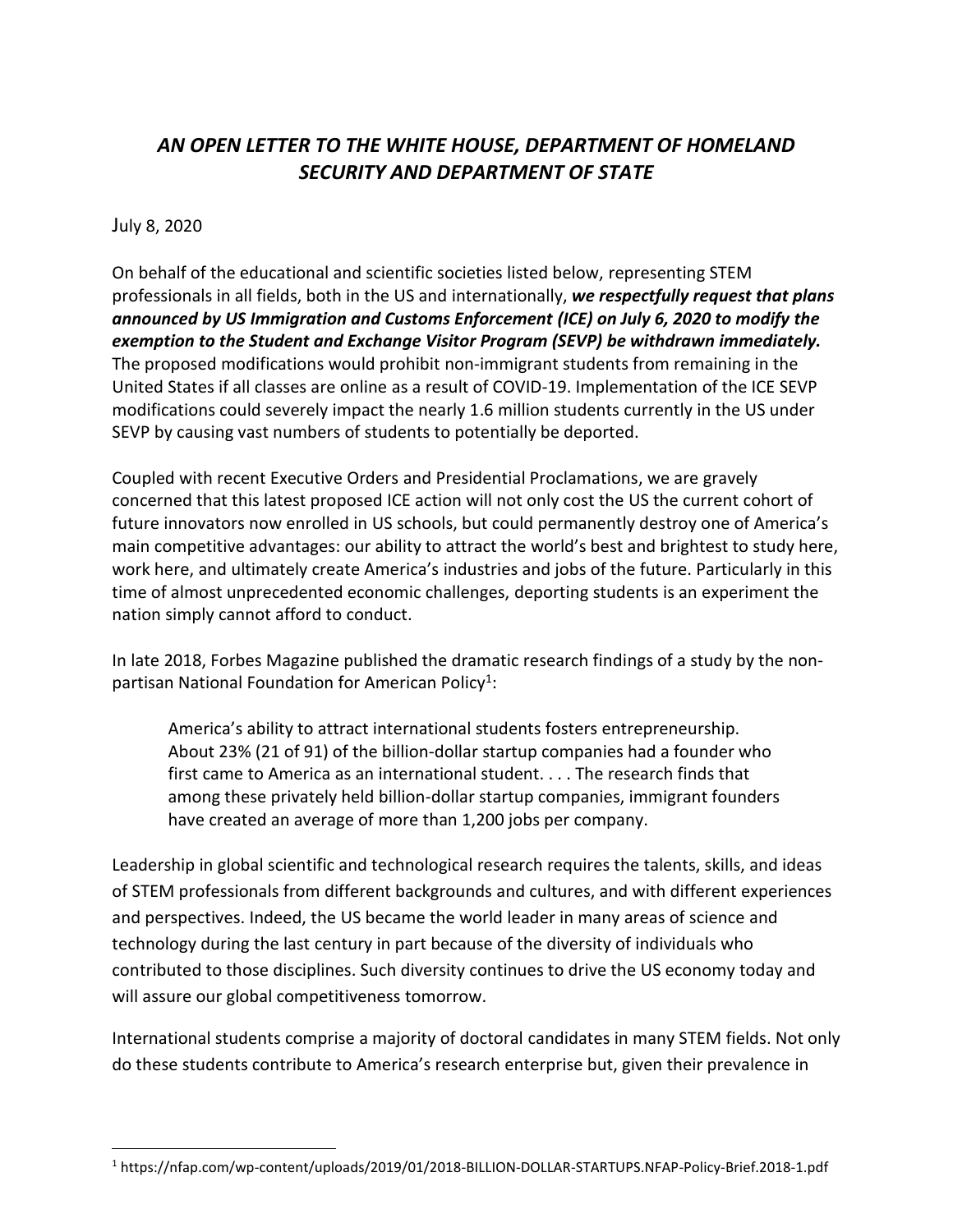graduate programs, international students are critical to supporting efforts to nurture and develop the talents of thousands of American students.

In order for the US to continue to be a STEM leader, however, we must maintain a robust visa program open to all nations. We call upon ICE to reconsider the unintended impact of crippling this program and, with it, the high-powered, education-driven engine of America's unparalleled innovation economy.

America's economy and prosperity have been and remain inextricably tied to our hospitality and diversity. Now, more than ever, is the time to honor, embrace, and extend that legacy by assuring that all those now studying here may continue to do so under the SEVP for both their benefit and our nation's.

Respectfully submitted,

American Anthropological Association American Association for Anatomy American Association for Dental Research American Association for the Advancement of Science American Association of Geographers American Association of Immunologists American Association of Physicists in Medicine American Association of Physics Teachers American Astronomical Society American Chemical Society American Geophysical Union American Institute for Medical and Biological Engineering American Institute of Aeronautics and Astronautics American Institute of Biological Sciences American Mathematical Society American Meteorological Society American Oil Chemists' Society American Physical Society American Physiological Society American Psychological Association American Society for Biochemistry and Molecular Biology American Society for Cell Biology American Society for Gravitational and Space Research American Society for Investigative Pathology American Society for Microbiology American Society for Pharmacology and Experimental Therapeutics American Society of Agronomy American Society of Civil Engineers American Society of Human Genetics American Society of Landscape Architects American Society of Plant Biologists American Statistical Association American Thoracic Society